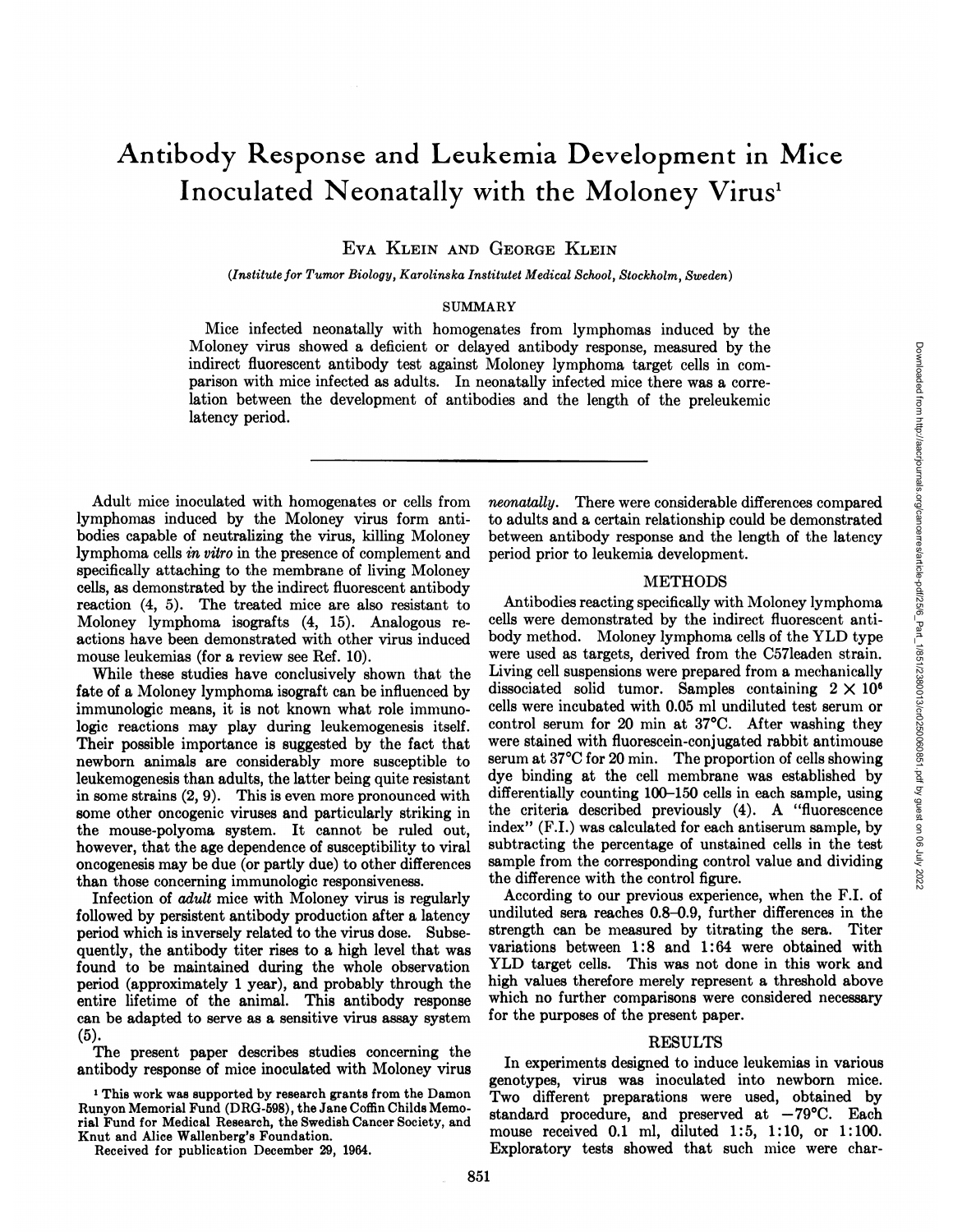

CHART 1.—Fluorescent index obtained with sera of individual mice, sampled at different times after Moloney virus infection. Open circles, strain A mice infected as adults (6-10 weeks old); closed circles, mice infected neonatally, derived from the strains indicated.



**CHART** 2.—Cumulative incidence of leukemia in 22 A  $\times$  DBA  $\mathbf{F}_1$  mice, **infected neonatally with 0.1 mlof a 1: 10@ diluted virus preparation. The fluorescence index of some mice is entered at the time for serum sampling.** The latency period of the corresponding leukemia is indicated by the *arrow*.

acterized by a high individual variation with regard to the development of antibody response, in contrast to mice inoculated as adults. Some remained entirely negative and those that reacted did so with considerable delay.

**A comparison of the response of adult A mice with** neonatally infected animals of various genotypes is given in Chart 1. All animals have been tested individually. The prompt reaction of adult mice is in sharp contrast to the delay and wide scatter of the response in neonatally infected mice where high values were seen only occa sionally. The antibody level attained 4–5 months after infection in a given animal was maintained at comparable level as shown by repeat tests, exemplified in Chart 2. This is reminiscent of the findings of Rubin *et al.*  $(13)$  with the avian lymphomatosis virus, finding no substantial changes in antibody titer over an interval of 5 months. The data suggest a difference in the response of mice of different strains. A.SW and C57leaden reacted better than A and C3H, as shown in Table 1.

Susceptibility to leukemogenesis in C3H and C57leaden was also compared in one experiment. Five newborn C3H littersand 4 C57leaden litters were injected with virus at the same time. After a 9-month observation period, all (16/16) C311 mice succumbed with leukemia (mean latency period 139 days; range 112–181). Only  $43\%$ (6/14) C57leaden developed leukemia (mean latency period 144 days; range 116—181).

In all groups of animals inoculated neonatally, mice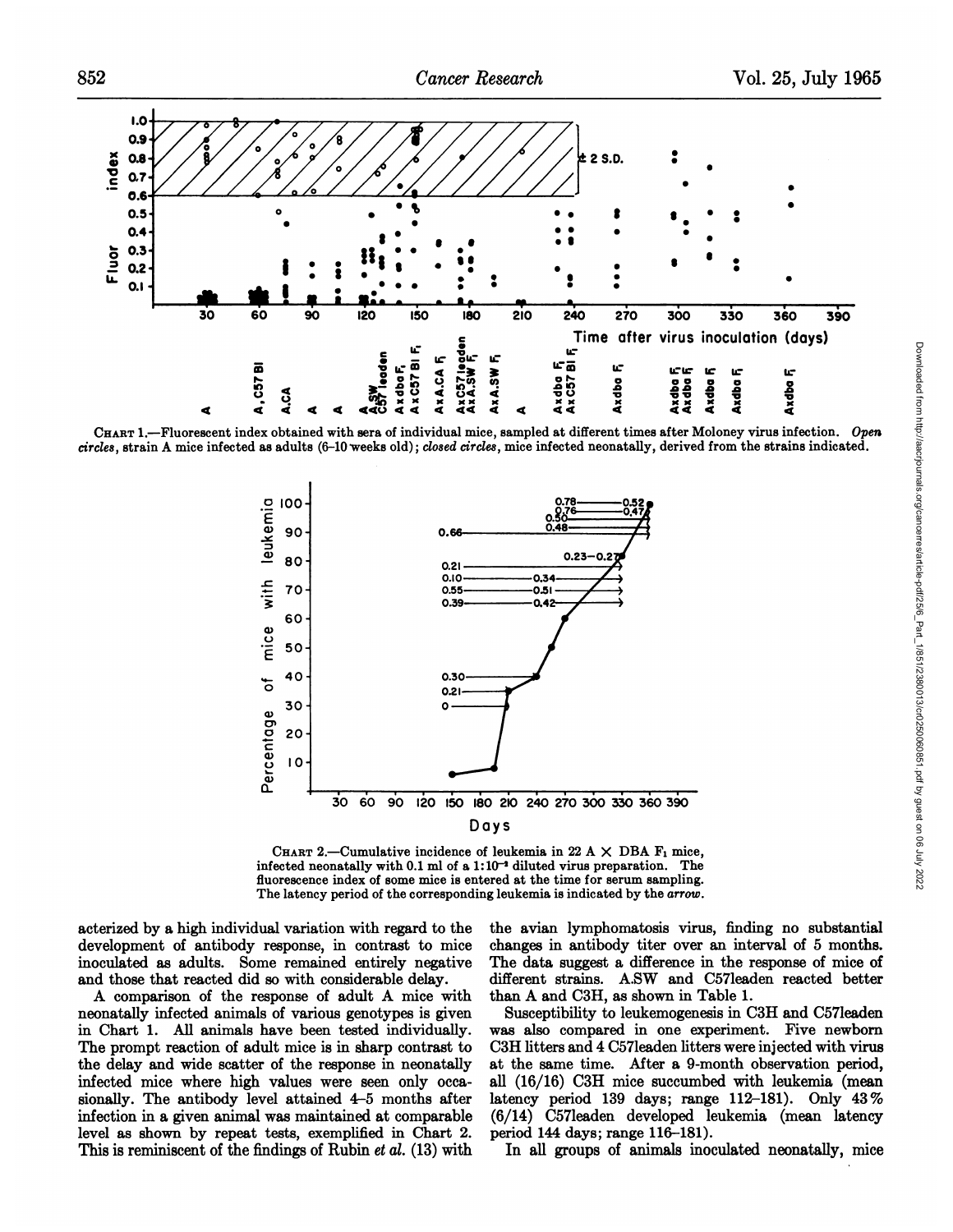responding with high antibody levels tended to survive longer than poor antibody producers. Chart 2 shows the cumulative leukemia incidence in 22 A  $\times$  DBA  $F_1$  mice. The antibody level of randomly tested animals is indicated **by the F.I. The horizontal position of the values indicates** the time for serum sampling while their vertical position corresponds to the appearance of leukemia in the same animal in relation to the cumulative incidence curve.

Chart 3 shows the F.I. of all tested sera, in relation to the latency period prior to leukemia development. There was a significant positive correlation between the F.I. values and the length of the latency period prior to leu kemia development. (n = 48, r = 0.76, z  $\pm \sigma_s = 0.89 \pm$ 0.15,  $P \leq 0.01$ . A more detailed statistical analysis will be presented in a future paper.

Since the sera tested were sampled at different times, the question arose whether the correlation shown in Chart 3 could be an artifact, related to the interval between sampling and the manifestation of leukemia and due to the fact that the latter leads to a paralysis of antibody formation. Chart 4 shows the same data plotted as a function of time between sampling and the appearance of leukemia. Since the values are randomly distributed, such an artifact seems to be excluded.

|  | <b>GENOTYPE</b> | No. or<br>MICE <sup>6</sup> | FLUORESCENCE INDEX |                                                                         |   |   |   |            | ine<br>$x \times x$<br>$0.5 +$<br>ပ                      | $x_{\chi}$<br>$\checkmark$<br>^<br>灬<br>x      |
|--|-----------------|-----------------------------|--------------------|-------------------------------------------------------------------------|---|---|---|------------|----------------------------------------------------------|------------------------------------------------|
|  |                 |                             | $0 - 0.1$          | $\left  0.1 - 0.2 \right  0.2 - 0.3 \left  0.3 - 0.4 \right  0.4 - 0.5$ |   |   |   | $\geq 0.5$ | 0.41<br>$\overline{X}$ X<br>ഗ<br>0.3<br>^                | X X<br>x<br>xxx                                |
|  | A.SW            |                             | 2                  |                                                                         | ົ |   |   |            | o<br>$0.2+x$<br>$\overline{\phantom{0}}$<br>$x \times x$ | xπ<br>$\overline{\phantom{a}}$<br>灬            |
|  | A               | 27                          | 14                 | Đ                                                                       | 5 | 3 |   |            | $0.1 -$<br>ш.                                            | ХX                                             |
|  | C3H             | 16                          | 10                 | 3                                                                       | ð |   |   |            |                                                          | <b>VV</b>                                      |
|  | C57leaden       | 27                          | 3                  | 6                                                                       |   | 6 | 3 | 2          | 30                                                       | 120<br>90<br>60<br>デザイン・シー きょうせい しょうしんしょうほうしゅん |

a Number of animals yielding the indicated range of fluo. rescence index when undiluted sera are tested against YLD target cells. The mice were injected neonatally with 0.1 ml of **1:5 diluted homogenate of virus induced leukemia ThA, and the** serum collected 4 months later.



DISCUSSION







Latency period prior to leukemia. development (days)

CHART 3.—Fluorescence index obtained with sera of individual mice infected neonatally. The data plotted against the latency period of leukemia development in the same mice. Interval between virus infection and serum sampling:  $\triangle$  less than 100 days;  $\bigcirc$ , 100-200 days;  $\times$ , 200-300 days;  $\bullet$ , 300-400 days. The right-hand column of symbols designated as "negative" stands for animals that have been killed or died without showing any signs of leukemia after an observation period of at least 350 days.